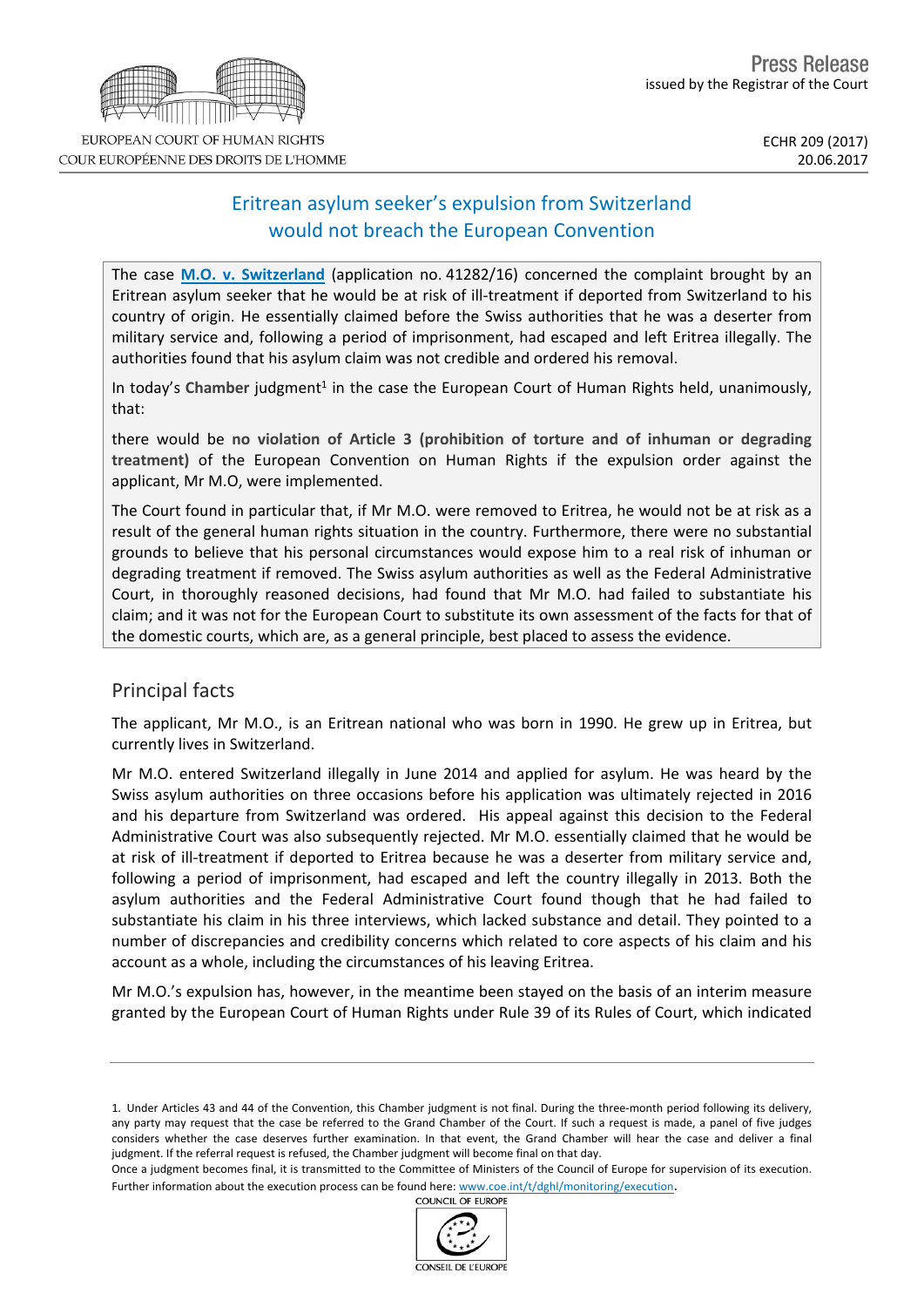to the Swiss Government that the applicant should not be expelled to Eritrea whilst the Court was considering his case.

### Complaints, procedure and composition of the Court

Relying on Article 3 (prohibition of torture and of inhuman or degrading treatment) and Article 4 § 2 (prohibition of slavery and forced labour), Mr M.O. alleged that, if deported to Eritrea, he would face a real risk of inhuman and degrading treatment and of being forced to carry out indefinite military service.

The application was lodged with the European Court of Human Rights on 13 July 2016.

Judgment was given by a Chamber of seven judges, composed as follows:

Helena **Jäderblom** (Sweden), *President*, Branko **Lubarda** (Serbia), Helen **Keller** (Switzerland), Pere **Pastor Vilanova** (Andorra), Alena **Poláčková** (Slovakia), Georgios A. **Serghides** (Cyprus), Jolien **Schukking** (the Netherlands),

and also Stephen **Phillips**, *Section Registrar.*

# Decision of the Court

The Court noted that the human rights situation in Eritrea was currently of grave concern. However, none of the reports submitted concluded that the general situation in Eritrea, as it stood at the moment, was such that an Eritrean national would be put at risk of ill-treatment if simply returned there. Therefore, the Court found that the general human rights situation in Eritrea did not prevent the applicant's removal *per se*.

Hence, M.O.'s personal circumstances were decisive for the Court's assessment of his case. Recalling that it was for M.O. to substantiate his claim, at least in as far as it concerned his personal circumstances, the Court noted that he had not submitted direct documentary evidence to prove that he faced a real risk of ill-treatment in Eritrea, in particular because of his illegally leaving the country. He relied instead on general information about his country showing that the illegal exit of a person of draft age was sufficient for that person to be perceived as a draft evader or deserter, and consequently to be at risk of ill-treatment if forcibly returned. The plausibility of his testimony before the domestic authorities/courts was therefore all the more decisive. However, both the asylum authorities as well as the Federal Administrative Court, in thoroughly reasoned decisions, found that the applicant's account as a whole was not credible, including as concerned his departure from Eritrea.

Bearing in mind that it was not the Court's task to substitute its own assessment of the facts for that of the domestic courts, which are, as a general principle, best placed to assess the evidence, the Court therefore endorsed the Swiss authorities' assessment that M.O. had failed to substantiate his claim that he would face a real risk of being subjected to inhuman and degrading treatment if forced to return to Eritrea. Consequently his expulsion to Eritrea would not involve a violation of Article 3 of the Convention.

His complaint under Article 4 of the Convention about being forced to carry out indefinite military service was rejected for non-exhaustion of domestic remedies. In particular, his claim to the asylum authorities and Federal Administrative Court had focused on the risk of his ill-treatment if he were